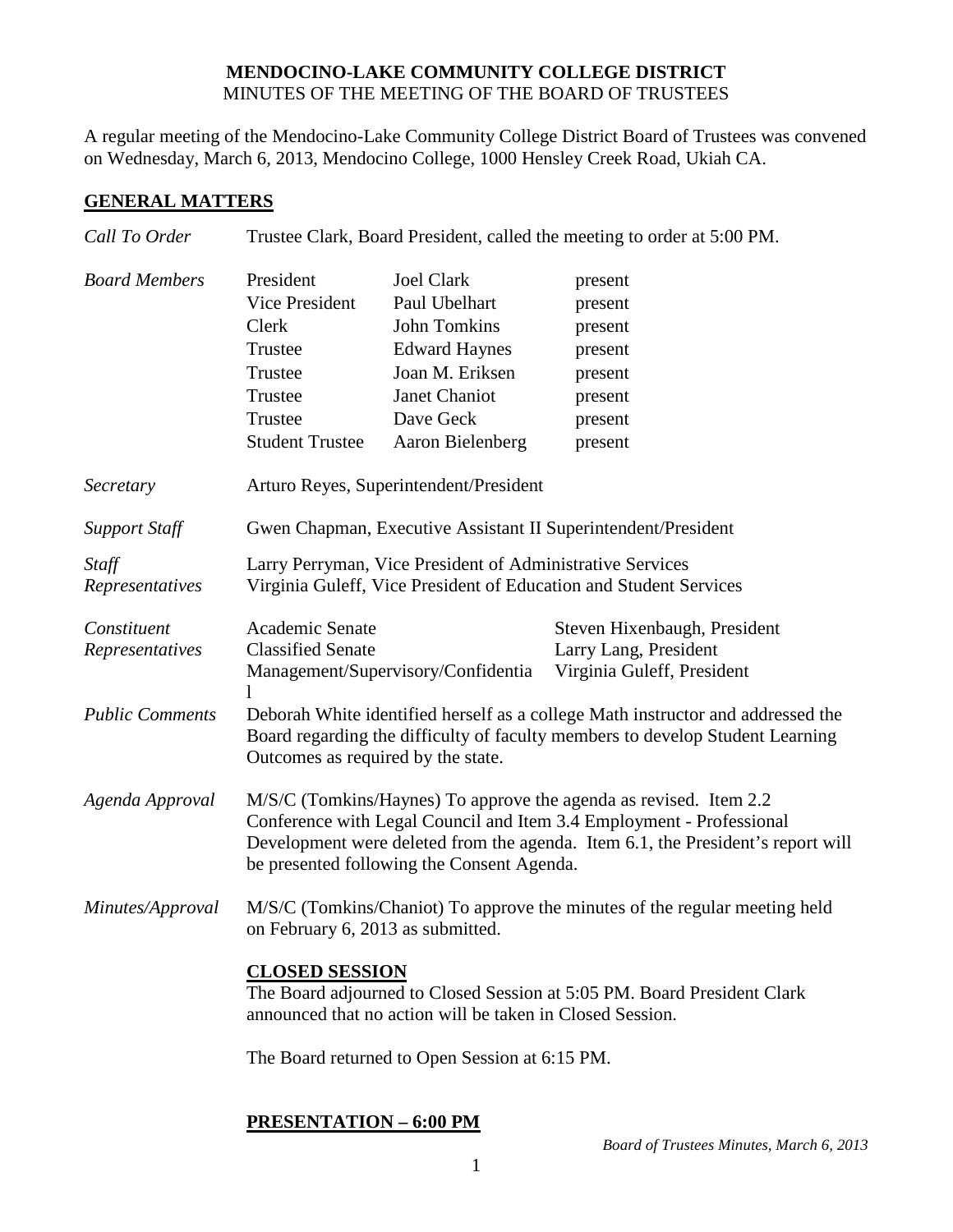PG&E representative Eddie Alvarez presented two checks to the college. The first check, in the amount of \$300,000, is a rebate to the college as part of an energy incentive program with the California Community Colleges. Included in this program was the recent upgrades to the college's HVAC system and the efficient design of the Library/Learning Center.

The second check, in that amount of \$500,00, is a zero percent utility loan program which the college will pay back using the savings of the energy efficiency upgrades. Mr. Alvarez commended the college for its leadership in sustainability and energy efficiency.

#### **CONSENT AGENDA**

M/S/C (Chaniot/Tomkins) To approve the Consent Agenda as submitted. Items with an asterisk \* were approved by one motion as the Consent Agenda.

#### **Personnel**

| $Employment -$<br>Short-Term<br><b>Employees</b>              | *RESOLVED, That the Mendocino-Lake Community College District Board of<br>Trustees does hereby ratify the list of Short-Term Employees as presented at the<br>meeting.                                                                                                                                                                                                                                                                                                                     |
|---------------------------------------------------------------|--------------------------------------------------------------------------------------------------------------------------------------------------------------------------------------------------------------------------------------------------------------------------------------------------------------------------------------------------------------------------------------------------------------------------------------------------------------------------------------------|
| Volunteers                                                    | *RESOLVED, That the Mendocino-Lake Community College District Board of<br>Trustees does hereby approve the list of volunteers as presented at the meeting.                                                                                                                                                                                                                                                                                                                                 |
| $Employment -$<br>Classified                                  | *RESOLVED, That the Mendocino-Lake Community College District Board of<br>Trustees does hereby employ Rose Hernandez as Financial Aid Technician, 12<br>months/year, 40 hours/week effective March 7, 2013.                                                                                                                                                                                                                                                                                |
| Non-Renewal of<br>$Categorically -$<br><b>Funded Contract</b> | *RESOLVED, That the Mendocino-Lake Community College District Board of<br>Trustees does hereby not renew a temporary, non-tenure track faculty contract<br>for Nora Danning 2013-14.                                                                                                                                                                                                                                                                                                       |
| Administrator<br>Contracts                                    | *RESOLVED, That the Mendocino-Lake Community College District Board of<br>Trustees does hereby approve administrator contracts as presented follows:<br>Three-year contracts 7/1/13 - 6/30/16: Larry Perryman, Virginia Guleff<br>Two-year contracts 7/1/13 - 6/30/15: Jacqueline Bradley, Karen Christopherson,<br>Eileen Cichocki, Charles Duffy, Katie Fairbairn, Mike Mari, Steve Oliveria,<br>Margaret Sanchez, Pat Thygesen<br>One-year contract $7/1/13 - 6/30/14$ : Minerva Flores |
| <b>Faculty Contracts</b><br>$-$ Categorically<br>Funded       | *RESOLVED, That the Mendocino-Lake Community College District Board of<br>Trustees does hereby approve a temporary, non-tenure track, categorically-<br>funded, full-time faculty contract (ED 87470) for Alicia Mendoza, Counselor-<br>CAMP for 2013-14.                                                                                                                                                                                                                                  |
| Professional<br>Development<br>Leave                          | *RESOLVED, That the Mendocino-Lake Community College District Board of<br>Trustees does hereby approve a Professional Development Leave for Roger<br>Hock for Spring semester 2014.                                                                                                                                                                                                                                                                                                        |
| <b>Faculty Contracts</b>                                      | *RESOLVED, That the Mendocino-Lake Community College District Board of                                                                                                                                                                                                                                                                                                                                                                                                                     |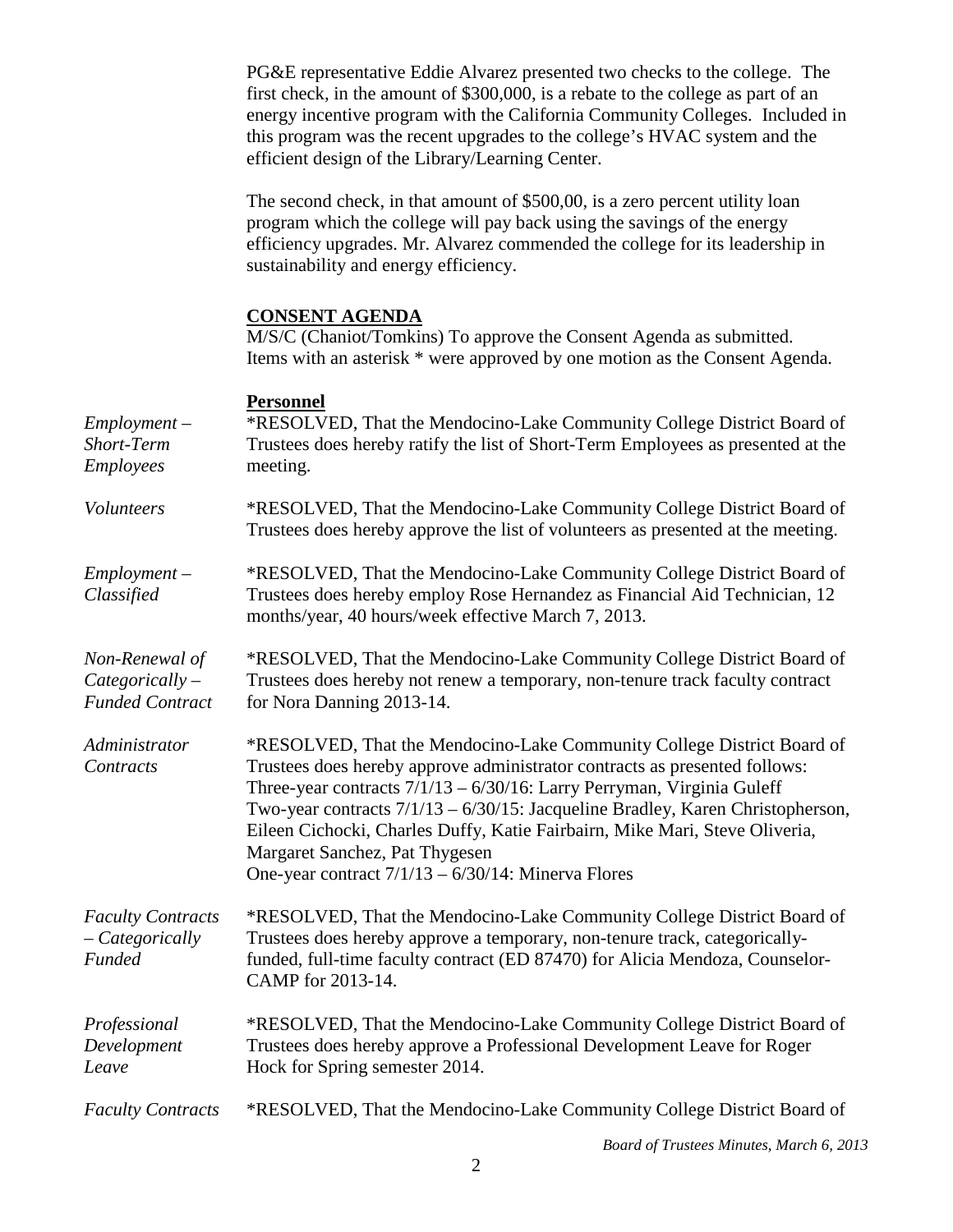|                                                                               | Trustees does hereby approve permanent status for Marcus Frederickson, Aeron<br>Ives, Conan McKay, and Bart Rawlinson; two-year contracts for 2013-14 and<br>2014-15 for Leslie Banta, Rodney Grisanti, and Nicholas Petti; and one-year<br>contracts for 2013-14 for Jordan Anderson and Guillermo Garcia.                                                                                                                   |
|-------------------------------------------------------------------------------|-------------------------------------------------------------------------------------------------------------------------------------------------------------------------------------------------------------------------------------------------------------------------------------------------------------------------------------------------------------------------------------------------------------------------------|
| Change in<br>$Assignment-$<br>Classified                                      | *RESOLVED, That the Mendocino-Lake Community College District Board of<br>Trustees hereby ratifies the voluntary employee workload reduction from Tola<br>Levinson, CalWorks Specialist, from 40 to 35 hours per week effective 3/1/13.                                                                                                                                                                                       |
| <b>Fiscal Report</b><br>January 31, 2013                                      | <b>Other Items</b><br>*RESOLVED, That the Mendocino-Lake Community College District Board of<br>Trustees does hereby accept the fiscal report as submitted.                                                                                                                                                                                                                                                                   |
| Energy<br>Management<br>$System - Accept$<br>Project                          | *RESOLVED, That the Mendocino-Lake Community College District Board of<br>Trustees does hereby accept the Energy Management System project from<br>Trinity EMS and Intercounty Mechanical.                                                                                                                                                                                                                                    |
| Library/Learning<br>Center Signage<br>Authorization to<br>Go to Bid           | *RESOLVED, That the Mendocino-Lake Community College District Board of<br>Trustees does hereby authorize staff to go to bid on the Library/Learning Center<br>Signage.                                                                                                                                                                                                                                                        |
| Library/Learning<br>Center AV/Media<br>$Equipment -$<br><b>Accept Project</b> | *RESOLVED, That the Mendocino-Lake Community College District Board of<br>Trustees does hereby accept the Library/Learning Center AV/Media equipment<br>from CODA Technology Group.                                                                                                                                                                                                                                           |
| <b>Board Meeting</b><br>Dates                                                 | <b>ACTION ITEMS</b><br>Superintendent/President Reyes explained that the purpose of changing the<br>location of the May meeting, which is proposed to be held at the Lake Center, is<br>to hold the Grand Opening event of the Lake Center on the same day as the<br>Board meeting. The event is proposed to begin at 3:00 PM and the Board<br>meeting will then be held following the event at it's regular time of 5:00 PM. |
|                                                                               | M/S/C (Haynes/Geck) RESOLVED, That the Mendocino-Lake Community<br>College Board of Trustees does hereby change the locations of May 1 and the<br>June 5, 2013 meetings and leave open the exact time for the Board meeting to<br>begin.                                                                                                                                                                                      |
|                                                                               | M/S/C (Chaniot/Tomkins) RESOLVED, That the Mendocino-Lake Community<br>College Board of Trustees will hold the spring workshop for March 20, 2013.<br>The motion failed.                                                                                                                                                                                                                                                      |

Following discussion, the Board determined that a date for the spring workshop will be set at the April Board meeting after more information about Trustee availability is collected. The workshop will be held on a weekday evening for the convenience of the Board members who are unable to attend for a full day. Trustee Haynes suggested that a policy be written on changing meetings on short notice.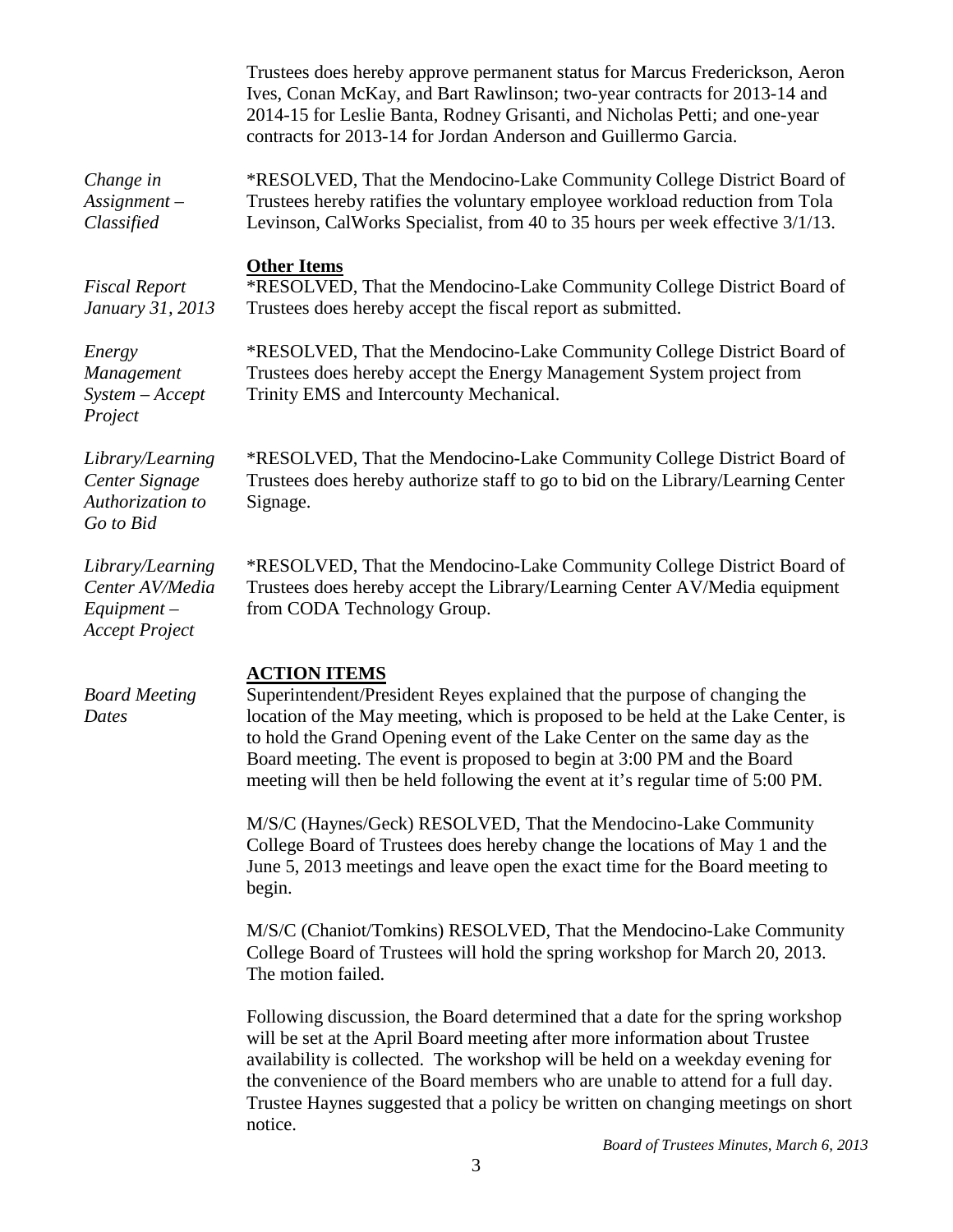| Awarding of Audit<br>Contract                           | M/S/C (Geck/Tomkins) RESOLVED, That the Mendocino-Lake Community<br>College Board of Trustees does hereby award the 12-13 audit contract for the<br>not-to-exceed price of \$53,000 to the Certified Public Accounting firm Matson<br>and Isom.                                                                                                                                                                                                                                                                                                                                                                                                                                                                                                                                                                                                                                                                                                                                                                       |
|---------------------------------------------------------|-----------------------------------------------------------------------------------------------------------------------------------------------------------------------------------------------------------------------------------------------------------------------------------------------------------------------------------------------------------------------------------------------------------------------------------------------------------------------------------------------------------------------------------------------------------------------------------------------------------------------------------------------------------------------------------------------------------------------------------------------------------------------------------------------------------------------------------------------------------------------------------------------------------------------------------------------------------------------------------------------------------------------|
| Willits/North<br>County Center<br>Change Order<br>No. 3 | M/S/C (Geck/Ubelhart) RESOLVED, That the Mendocino-Lake Community<br>College District Board of Trustees does hereby ratify Change Order No. 3 for<br>the Willits/North County in the amount of \$33,732.                                                                                                                                                                                                                                                                                                                                                                                                                                                                                                                                                                                                                                                                                                                                                                                                              |
| Lake County<br>Center Change<br>Order No. 11            | M/S/C (Ubelhart/Geck) RESOLVED, That the Mendocino-Lake Community<br>College District Board of Trustees does hereby ratify Change Order No. 11 for<br>the Lake County Center in the amount of \$122,583.                                                                                                                                                                                                                                                                                                                                                                                                                                                                                                                                                                                                                                                                                                                                                                                                              |
| Lowery Student<br>Center Change<br>Order No. 4          | M/S/C (Tomkins/Geck) RESOLVED, That the Mendocino-Lake Community<br>College District Board of Trustees does hereby ratify Change Order No. 4 for<br>the Lowery Student Center in the amount of \$58,804.                                                                                                                                                                                                                                                                                                                                                                                                                                                                                                                                                                                                                                                                                                                                                                                                              |
| President's Report                                      | <b>INFORMATIONAL REPORTS</b><br>A written report was submitted by Superintendent/President Reyes. The<br>following was offered in addition:<br>The Women's Soccer Team and coaches were introduced at the meeting.<br>$\bullet$<br>Superintendent/President Reyes acknowledged the success of the Women's<br>Soccer team. This is the first time in the history of the college that the<br>soccer team has won the league championship and gone to playoffs. The<br>team was also recognized for receiving the Academic Team Scholar award<br>for the State of California. The Board of Trustees and<br>Superintendent/President Reyes congratulated them and expressed their<br>pleasure at being able to share in and celebrate the team's successes.<br>Superintendent/President Reyes reported that he met with Ukiah Unified<br>Superintendent Deb Kubin for an initial conversation regarding the<br>Governor's proposal to have community colleges, rather than K12, offer the<br>programs in Adult Education. |
| Education and<br><b>Student Services</b><br>Report      | A written report was submitted by Virginia Guleff, Vice President of Education<br>and Student Services. The following was offered in addition:<br>The Teachers on Teaching conference will take place this Saturday with<br>٠<br>teachers from many different areas attending.                                                                                                                                                                                                                                                                                                                                                                                                                                                                                                                                                                                                                                                                                                                                        |
| Administrative<br>Services Report                       | A written report was submitted by Larry Perryman, Vice President of<br><b>Administrative Services.</b>                                                                                                                                                                                                                                                                                                                                                                                                                                                                                                                                                                                                                                                                                                                                                                                                                                                                                                                |
| Measure W<br><b>Bond Report</b>                         | A written report was submitted by Larry Perryman, Vice President of<br>Administrative Services.                                                                                                                                                                                                                                                                                                                                                                                                                                                                                                                                                                                                                                                                                                                                                                                                                                                                                                                       |
| Mendocino<br>College                                    | A written report was submitted by Katie Fairbairn, Executive Director.                                                                                                                                                                                                                                                                                                                                                                                                                                                                                                                                                                                                                                                                                                                                                                                                                                                                                                                                                |